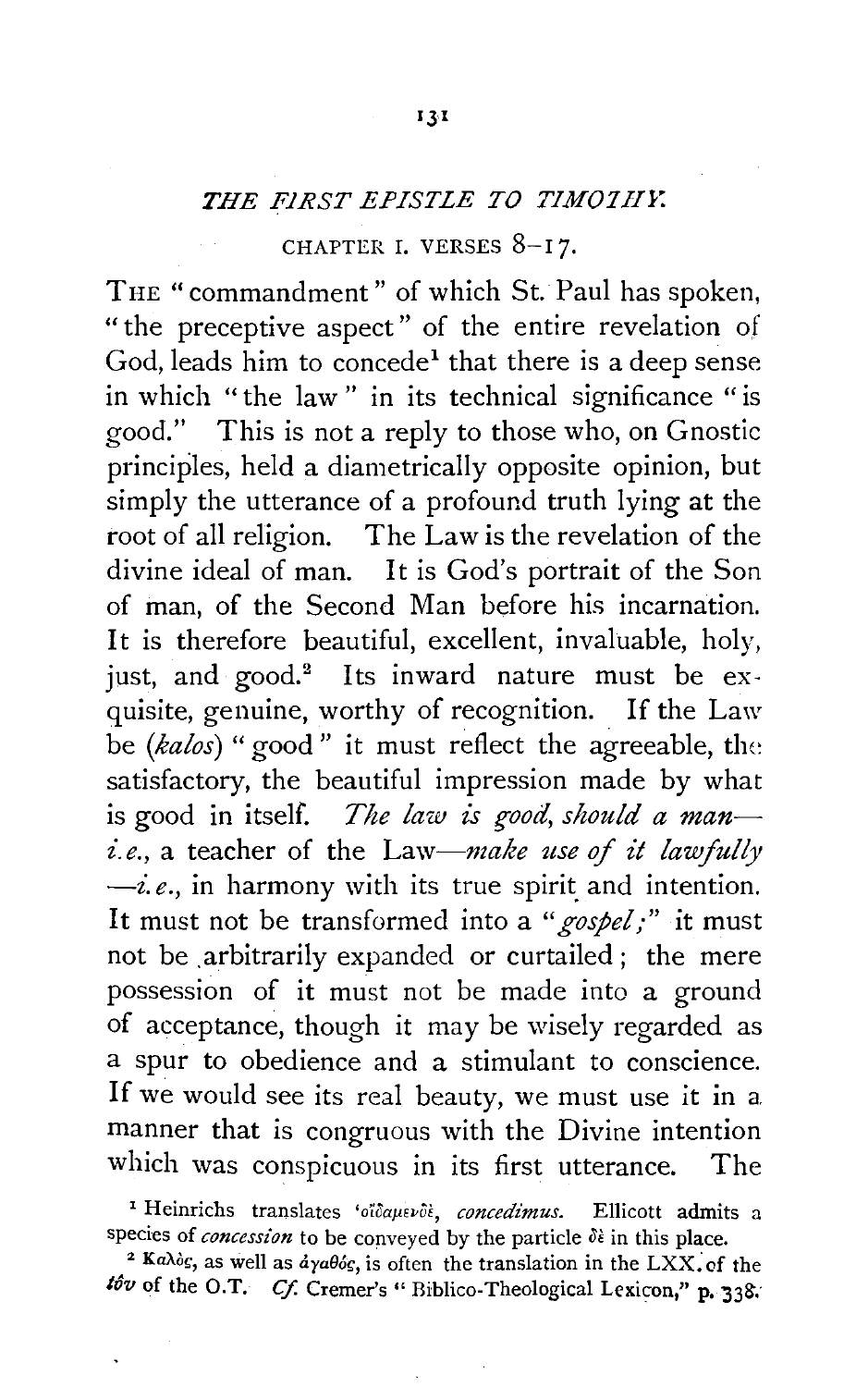teacher of the Law, moreover, must, if he would thus use it "lawfully," be well aware, must, indeed, have already come to the conclusion, that such *law is not cnacted for the righteous man; but, &c.* 

Now before we can interpret this difficult clause, it is requisite to look forward to verse 1 I, and take into consideration an assertion of immense significance ; which in our opinion, though placed at the end, qualifies the entire foregoing sentence. . Different expositors have referred the clause,-according *to the gospel of the glory of the blessed (happy) God wherewith I have been entrusted*, differently; some have taken the phrase as qualifying the verb rendered, *is contrary to;* and others have supposed that *lite sound healthy doctrine* thus contravened is that which is said to be in harmony with the gospel of. Cod's glory. Great names can be quoted for both references, but the clause stands out prominently, and gives, as it appears to me, a distinctly Pauline force to the entire statement, as soon as we recognise the fact (with De Wette, Huther, and Ellicott) that *according to the gospel of the glory of the happy God,*  it is true that no law is enacted for one who, having come under the saving power of that gospel, is "righteous" in God's sight.

This is partially true of all earthly laws and of their sanctions. The lawless man is of all men the least free. He has to face at every turn the clashing force of a Will that is mightier than his ungovernable passion or his inexcusable neglect. The officers and executors and terrors of the law do not exist for a man who is in harmony with the order of society and with the constitution under which he lives.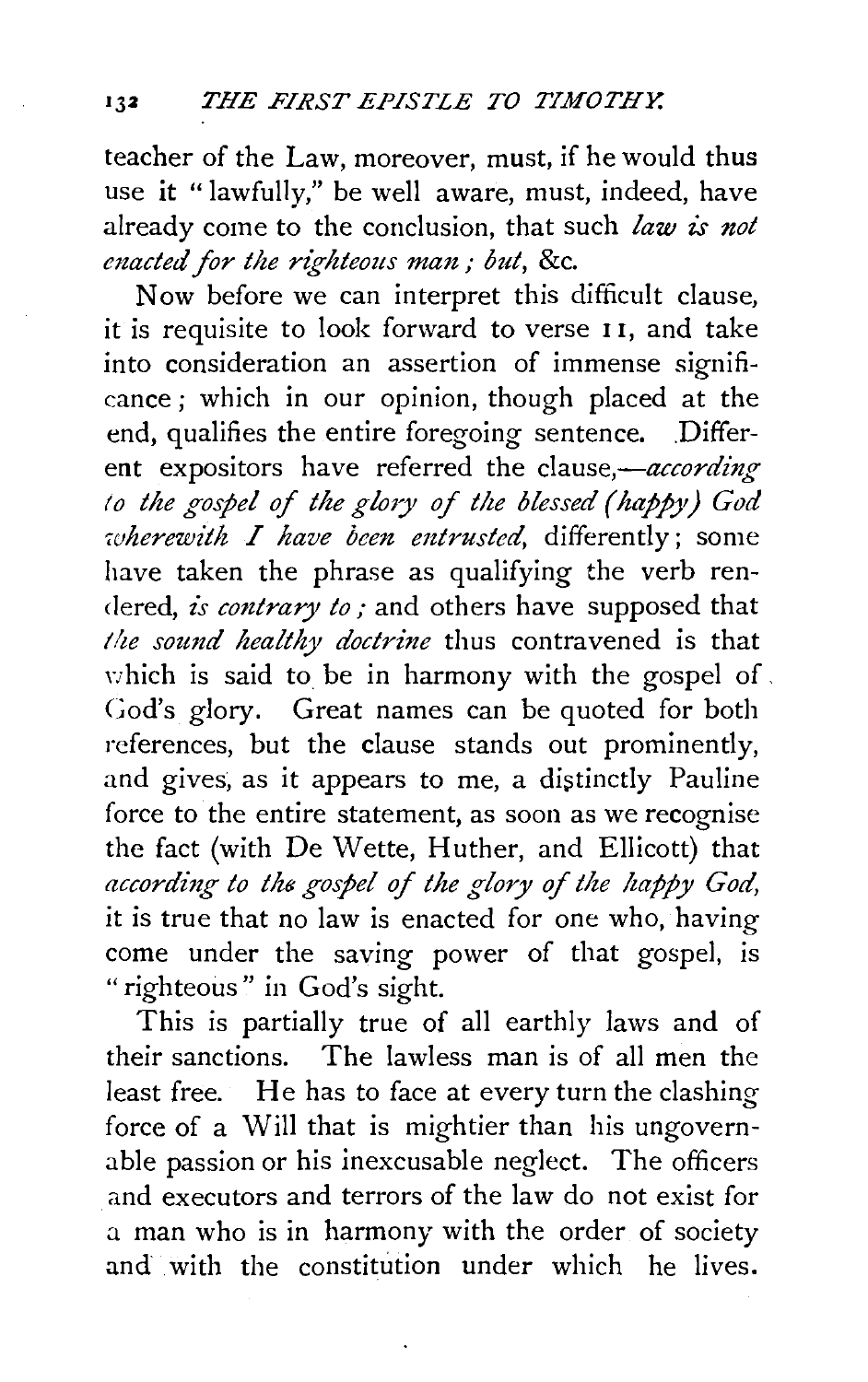In the case of the justified and sanctified man this is more conspicuous, and the secret of the gospel assures him that the Law is not enacted for him, just because for him that Law has been transfigured into love. The Law is written on his heart, and embodied in his life.

The passage before us has been greatly contested in the schools, and often misinterpreted. Paul's own teaching furnishes the key. He said to the Romans (vi.  $14$ ): "Sin shall not exercise any lordship over you, *because* you are *not under the law*, but under grace." And multitudes are "under the law" still. All those who are not " righteous" in the light of the Gospel, and not " righteous" on the condition of faith, are still "under the law " both of restrictions and ordinances. The heathen world is still " urider the law." The disciples of Christ who have never surrendered themselves to the mystery of his love are still " under the law." The child needs a definite rule, the obstinate slave needs a penal sanction; but of the man who " walks with God," who is not continuing in sin, who is crucified with Christ and aiive again in the power of the Holy Ghost, it may be confidently asserted that he is not "under the law," and that the Law is not enacted for his advantage or h:s governance. But the difficulty arises, Why should the Apostle exaggerate the offences which are condemned by the ten commandments ? Why, when indicating those for whom law is still enacted, does he deepen the horror and pile up the agony of disgust with which the transgressor of the Law should be regarded? This is not an easy question to answer; but, first, let us examine the terms themselves.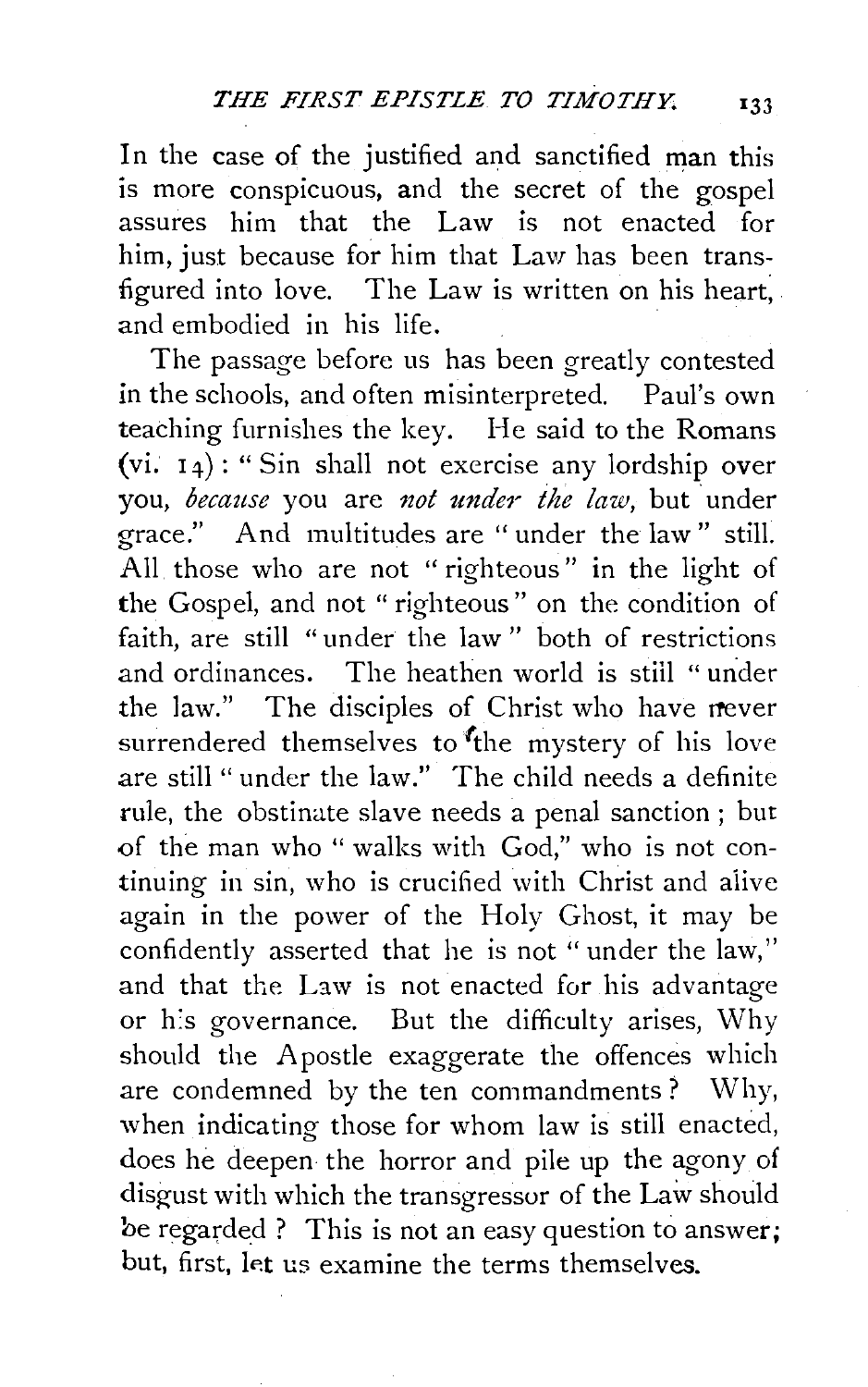The "lawless" and "insubordinate," the "ungodly" and "sinners," head the list of those for whom the law is enacted. Now avous, translated "lawless" here, does undoubtedly signify, in I Cor. ix. 21 and in its adverbial form in Rom. ii.  $12$ , those who are unblessed by written law ; but the argument of the latter passage is to shew that these are really under an unwritten law, which is inscribed on their hearts. In the majority of cases the word is used to denote those who do set divine law at defiance. The same idea is involved in the usage of the noun  $\partial_{\mu}a^{1}$ The second word  $\langle \frac{d}{dv} v \pi \frac{d}{dv} \pi \frac{d}{dv} \rangle$  is supposed by Tittmann and Leo (but not by Huther or Ellicott) to have special reference to those who trample upon human law and resist constituted authority. Though it is one of the terms peculiar to the Pastoral Epistles, there is little difficulty in assigning to it the general meaning of "those who recognize no higher will than their own."

The "*ungodly"*—*i.e.*, irreligious and profane—and the "sinner" are specially contrasted in 1 Pet. iv. 18 with the "righteous" man, with one who is justified in the sight of God. The four terms denote those who are living in open defiance of the great laws of the first table, to whom the name of God suggests no humbling awe, and the will of God no trembling trust. The idea is put even more vigorously in the next pair of terms (ανοσίοις και βεβήλοις). The idea of o $\sigma$ wos differs somewhat from that of  $\tilde{\alpha}$ ywos, in that it represents the inward personal purity of mind which will lead to a separation from sin, and to a refusal of the solicitations to evil. " $A_{\gamma\nu\sigma\sigma}$  involves specially an

<sup>1</sup> *Cf.* 2 Thess. ii. 8; Mark xv. 28; Matt. vii. 23; Rom. vi. 19.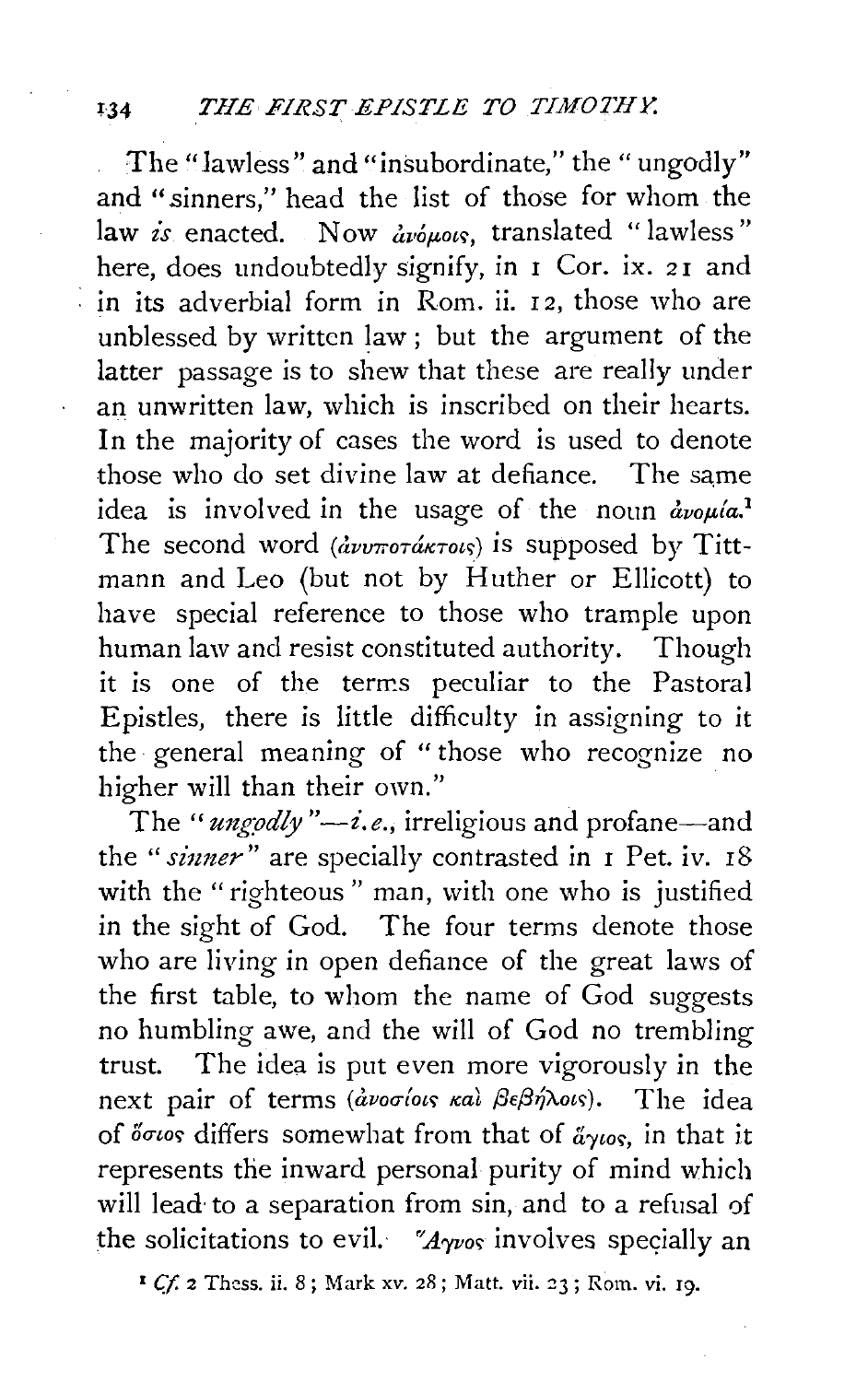actual definite non-commission of impure actions. **A**  man may be  $\mathring{a}_{\gamma\nu\sigma\varsigma}$  without being either  $\mathring{a}_{\sigma\iota\sigma\varsigma}$  or  $\mathring{a}_{\gamma\iota\sigma\varsigma}$ . The word used here denying holiness in the deepest sense implies that the Apostle is speaking of defilement of mind ; while "profane " men would trample under foot all spiritual things, would scoff at the name, the glory, the temple, the worship, the rest, and the service of the living God.

At this point the Apostle advances to an exaggerated form of the transgression of the fifth commandment. It has been perceived by many that the E. V. has strained the significance of the word beyond its fair usage.<sup>1</sup> What is said is that the Law is enacted for those utter barbarians who injuriously and roughly treat their parents. In *menstealers* the worst kind of theft is referred to ; and in *sodomites,* the foulest transgression of the seventh commandment. In *liars and perjurers* the most fearful forms of *false witness against a neighbour*; for it is untruthfulness which endeavours to deceive God, as well as man, and to abuse infinite power and righteousness by calling them to aid the devil's lie.

It has been thought by some that Paul, by this terrible enumeration of sins and sinners in phraseology not literally borrowed from the Mosaic law, resolved to shew that the Law would not be evaded by merely keeping to its letter, and that God's written law *a fortiori* condemned forms of vice against which the universal conscience had explicitly pronounced.

My own conviction is that Paul here is aiming to

<sup>&</sup>lt;sup>1</sup> Plato, "Phædo." c. 62, and other writers use it in a milder sense than *parricide* and *matricide*. Hesychius says it denotes "one who dishonours, smites, or slays his father."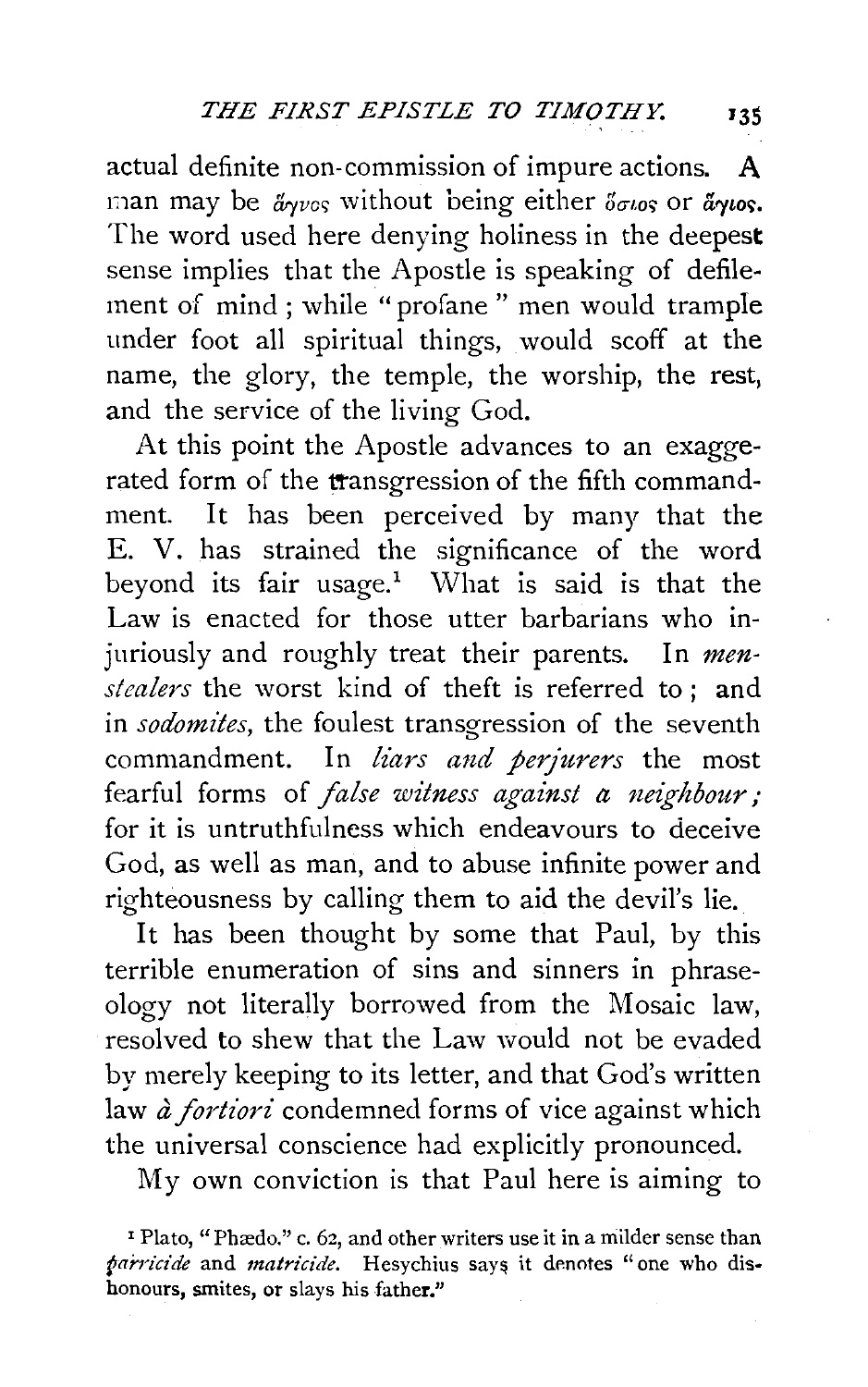## 136 *THE FIRST EPISTLE TO TIMOTHY.*

exhibit the pravity of all sin. As our Lord warned men against thoughts, glances, and wishes which were on the same line with overt transgressions, so Paul saw in irreverence for parents what was equivalent to brutal handling, and in adultery a defilement utterly unspeakable, and in all theft a violation of the image of God, and in falsehood a profanation of the name of Him whose promises were "all Yea and Amen." There is no relaxation of the standard of virtue by this mode of putting the claims of law. There is no weakening of the sanctions which condemn lesser forms of these transgressions. The breadth of the phrases used in the earlier portions of the sentence prevents this mistake being made ; and the character of the vices which are denounced, from their prevalence in the Roman Empire, and independently of this bold and outspoken repudiation, might have been wilfully condoned by some reckless sympathizers. with what was supposed to be Paul's doctrine. The Apostle sweeps out of the way any possible misconception by the comprehensive clause, and if there be any other thing which contravenes sound doctrine.

"Sound doctrine"<sup>1</sup> is, as I have already remarked, one of the special phrases which have been singled out as symptomatic of a second-century style. But if any " doctrine" or "words" had already become prevalent which substituted sentimentality for morals  $\text{---}$ if any justification was then being formally offered foran Antinomian violation of equity, reverence, or purity; if this were being done in the name of a spurious or transcendental philosophy, or of a *doctrine* 

<sup>1</sup>*Cf.* clup. *vi.* 3; 2 Tim. i. 13; iv. 3; Titu3 i. 9, and ii. 8.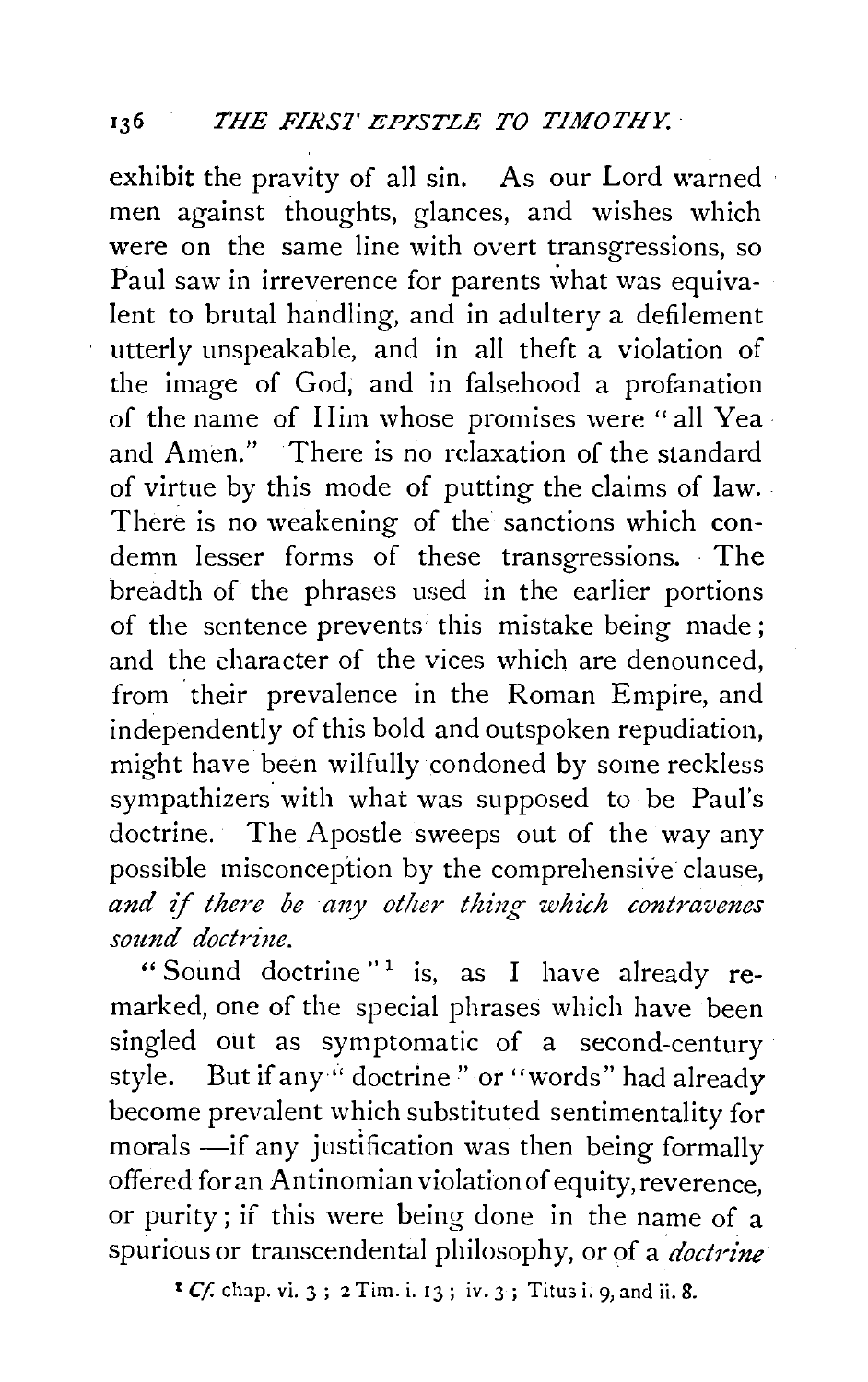which was diseased at its very core and poisonous in all its working, there was at least propriety in Paul's speaking of a "healthy teaching" which aimed at moral perfection, at the beauty of holiness, at the power and principle of purity. Having once contrasted in his own mind the wise and healthy influence of a true faith with these sickly professions of a spurious anti-legalism, he was likely to repeat the phrase. It was a compendious expression for the use of Timothy and Titus, which would recall to their mind the lofty standard of excellence that emerged from a personal union with Christ.

The sense, then, of the whole passage is, the Law, according to the very idea of the " Gospel," is not enacted for the justified and sanctified man, but for all the lawless, for all who deliberately violate the spirit and letter of the written law ; for all, in fact, who do not accept the full ethical force of the atoning love of God, and who do not submit to the spirit, to the example, to the commands of the Lord Jesus. That noble phrase, " According to the gospel of the glory of the happy God wherewith I have been entrusted," flashes its light back upon the prime idea and governing verb of the sentence; but it does not fail to bring into strong illumination " the doctrine that is according to godliness,". the commandment the end of which is LOVE, out of a pure heart, a good conscience, and faith unfeigned.

A few words must be added on the clause itself. The substantive,  $\delta d\xi\eta s$ , is not quite equivalent to "glorious." Strictly speaking, the "Gospel" is defined as " the " gospel of the glory of '' the blessed God." That God should be  $\mu$ akápios—an epithet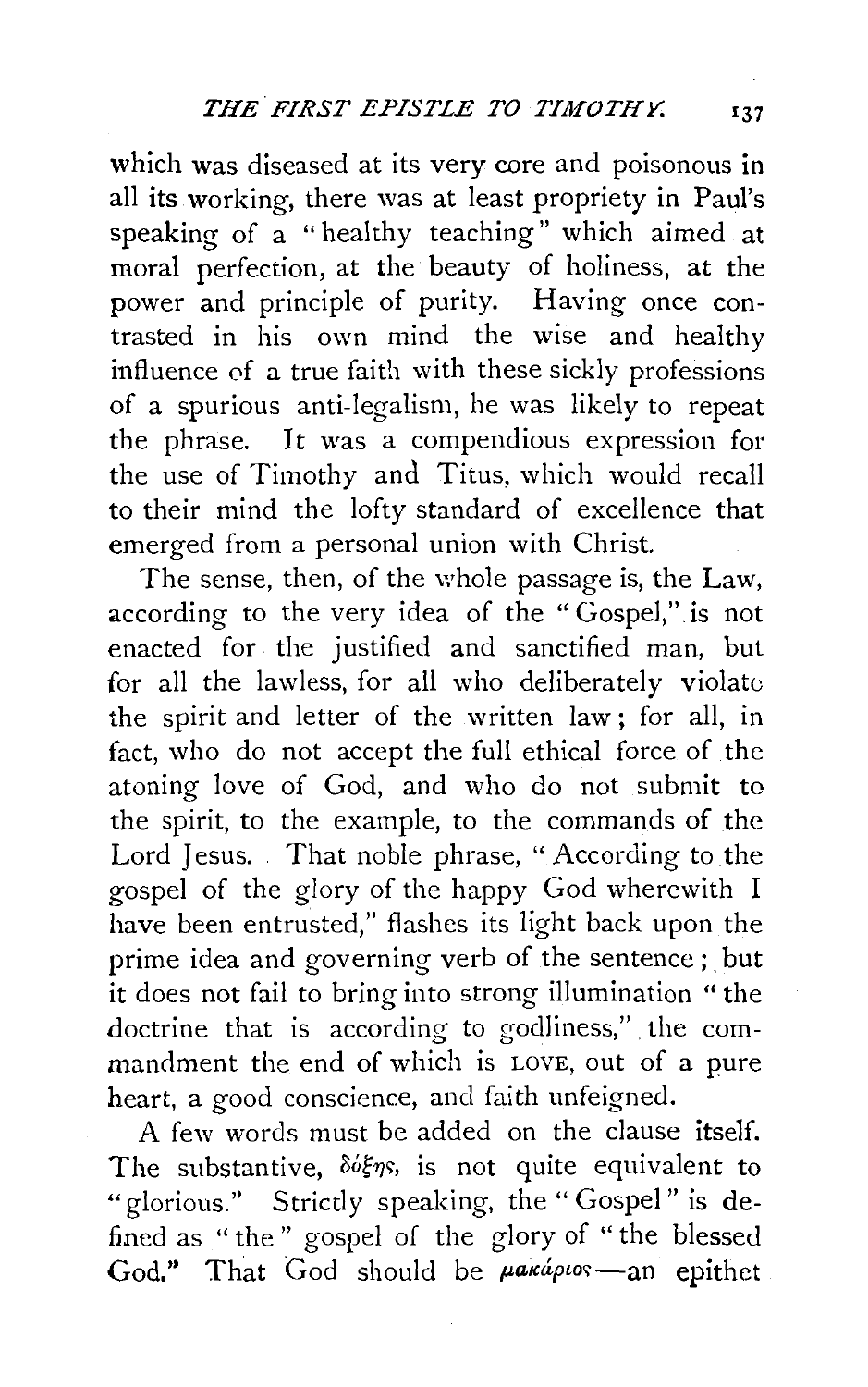repeated again in this Epistle (vi.  $15$ )-is in grand opposition to the philosophical conception of the ·~impassive and unthinkable Essence," the great unknown and unknowable " tendency " which some of our modern philosophers are borrowing from the Eleatics and Epicureans. That such a conception should be fathered on Prophets or Apostles is a wonderful *tour de force.* In Paul's mind at least, God was in his own nature "blessed," or " happy," in the eternal repose and self-consciousness of his own Being, and in the manifestation of Himself to his creatures. That God should be "happy," convinces us that his purposes and methods of mercy to man must, by their majesty, fulness, and beauty. overpower the evil of the universe, and sustain Him in bearing the awful burden of existence. The "blessedness" of God is the perfection of his "glory." The knowledge and utterance of this glory is the Gospel. If we receive this message, and fully know that the Omniscient and Living, Loving, Righteous God is BLESSED, we are saved. With the message to us that comes from this glory of God's blessedness Paul was " entrusted."<sup>1</sup>

The connection between the foregoing passage and that which follows has been debated somewhat cagerly.<sup>2</sup> The probable spuriousness of the  $\kappa a\hat{i}$  at the commencement of verse 12<sup>8</sup> renders the digression more conspicuous. Still, it is perfectly congruous

never taken up, and that there is no connection between verses I I and I2.

<sup>3</sup> Tischendorf (eighth edition) has rejected it. See also Ellicott's textual note.

<sup>1</sup> On this Pauline usage, see Jell's" Greek Grammar," 364. *Cf.* Rom. iii.  $2$ ; Gal. ii. 7.<br><sup>2</sup> Schleicrmacher and De Wette say that the thread thus dropped is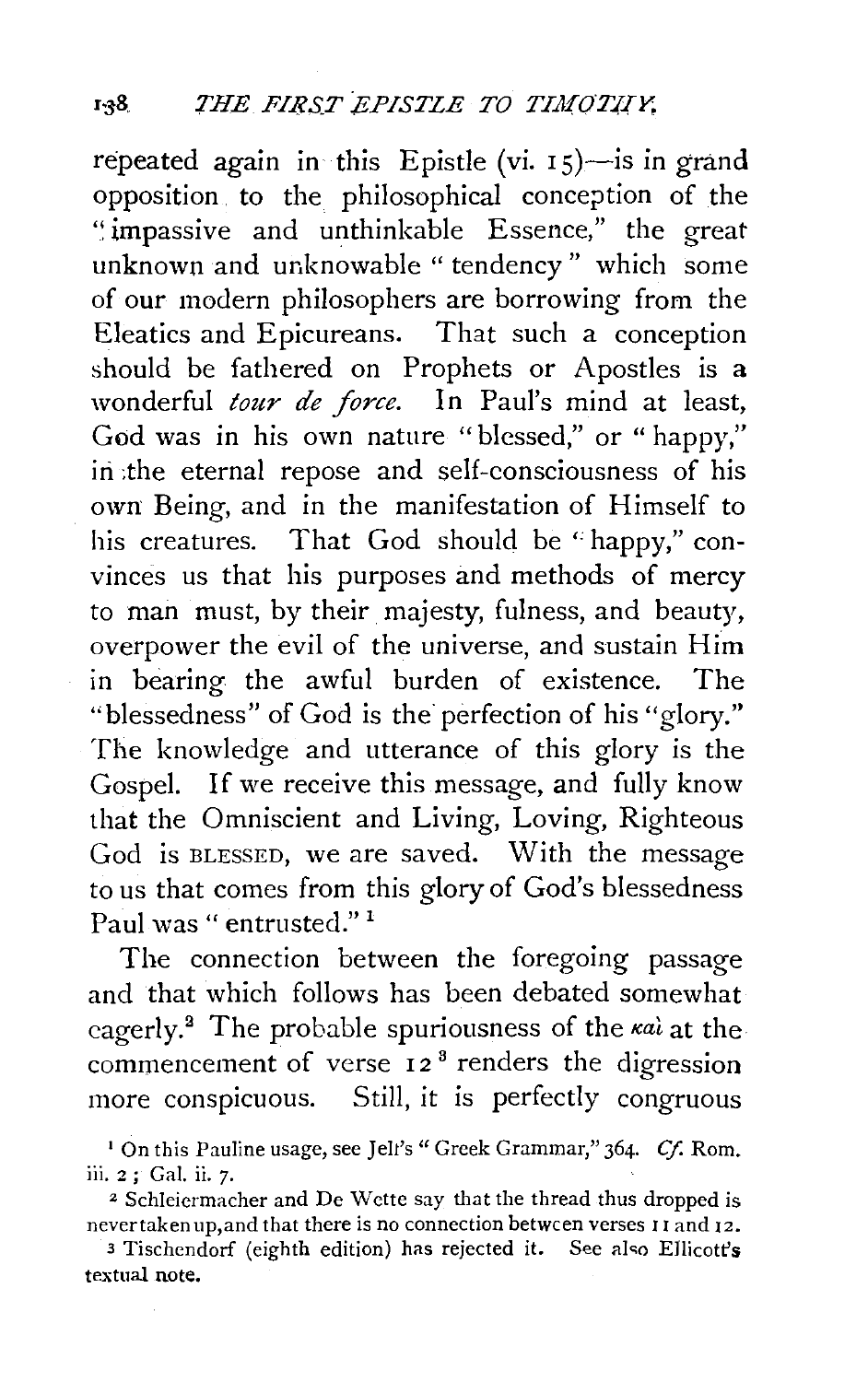with the Pauline style to expand a single hint which was ready to his hand, especially when the expansion involved such a reference to his own religious history as would beautifully illustrate the power of the Gospel to charm a sinner into the divine calm of holy obedience, and compel him by inward all-controlling power to loyal service.

Paul has just spoken of that Gospel with which he had been entrusted. The thought of the love and mercy which dictated this wondrous trust is the musical chord which vibrates to the inmost heart of the Apostle, and there peals immediately forth a sonorous note of praise.

*I give thanks* <sup>1</sup>*to him who has wrought mightily within me,<sup>2</sup> even Christ 'Yesus our Lord.* He does not refer to the external powers of the official Apostolate. Paul often speaks of this inward strengthening, and generally in reference to the invisible and Divine energy wielded by Christ in the soul of man. This is singularly explanatory of the superiority of the Gospel to the Law, as a sanctifying force.

*That* (= *because*: the  $\delta \tau_i$  introduces here the reason, the cause, of Paul's gratitude) *he esteemed me faitliful-or trustworthy-in* obvious reference to the *trust* of which he had already spoken-in *that he appointed me to ministerial service*;<sup>8</sup> the

<sup>1</sup> Cf., for this usage, Luke xvii. 9; 2 Tim. i. 3; Heb. xii. 28.

*z* Jelf, "Greek Grammar," § 468, obs. 6, compares this apposition of ideas with others in which the second clause defines more closely the significance of the first. *Cf.* Matt. xiv. 20.

3 Here is an important illustration of the fact that the participial aorist does not always refer to a time antecedent to that of the principal verb. The appointment to ministerial service was not anterior to the gracious judgment here spoken of.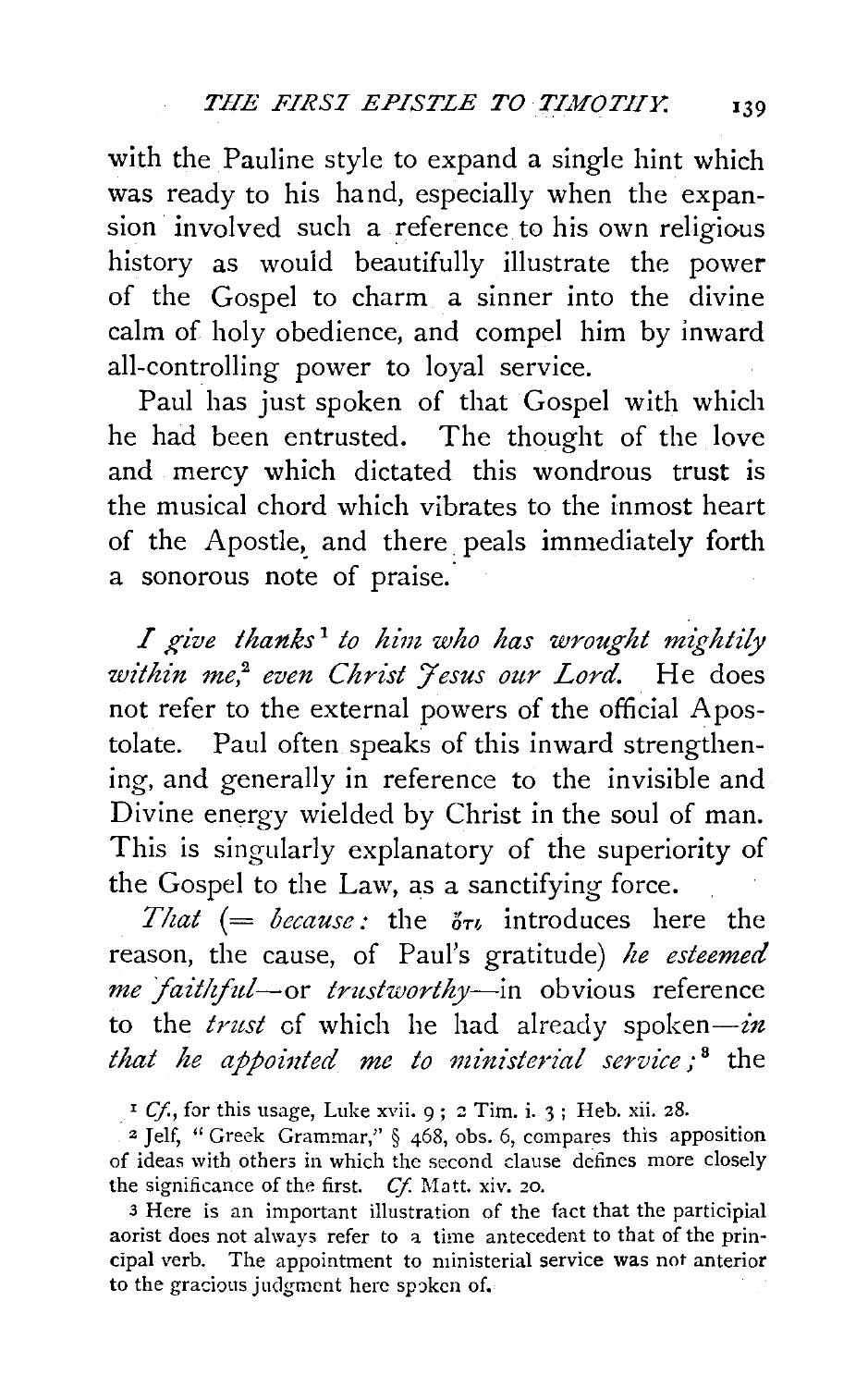appointment being the proof that Christ did thus regard Paul.

"I received the truth," he cries, *"though formerly I was· a blasphemer, a persecutor, and a doer oj*  outrage." This self-accusation is thoroughly Pauline.<sup>1</sup> and the reference to his former career of antagonism to the Blessed Lord is a striking note of Pauline thought, for the remembrance haunted him like a spectre, though often the spectral memory transformed itself into the lustrous shining of a cloud when it. reflects back the light which at one time it availed utterly to conceal. The terms used here are unusually strong, but justified by the declaration in the *Acts*, that Paul compelled others to "blaspheme" the holy name. It implies that he had warnings of conscience, which aggravated the sin of his ignorance.· He who had seen Stephen die for Christ, and after this did not cease to pant like a wild beast for the blood of the Church, must have known that he had not been guilty of simply reviling men, but of blaspheming God.

The word  $\hat{v}\beta\rho i\sigma\tau\hat{\eta}s$  is used of "the doer of outrage."<sup>2</sup> The consideration which made the remembrance so bitter and the Divine forgiveness seem so wonderful, was that the real object of this contumelious conduct was the Lord Himself.

*But 1zotwithstanding all this, I received mercy,8* 

' *Cf.* Gal. i. *13* ; Phil. iii. 6 ; and the speeches in Acts xxii. 4; xxvi. 9·

<sup>2</sup> Archbishop Trench, "Synonyms of G. T.," compares it with  $d\lambda a\zeta\omega\nu$ and  $\partial \pi \epsilon \rho \partial \phi \alpha \nu \partial \epsilon$ , the former of which shews the same spirit in *speech*, and the latter in *thought*, while our word here shews it in "uppish" and insolent deeds.

3 From the reflective receptive sense of the middle voice of this verb  $i\lambda$ είω, there arises the receptive sense of the I. aor. pass.,  $\dot{\eta}\lambda i\eta\theta\eta\nu$ . Jelf. "Greek: Grammar," § 354.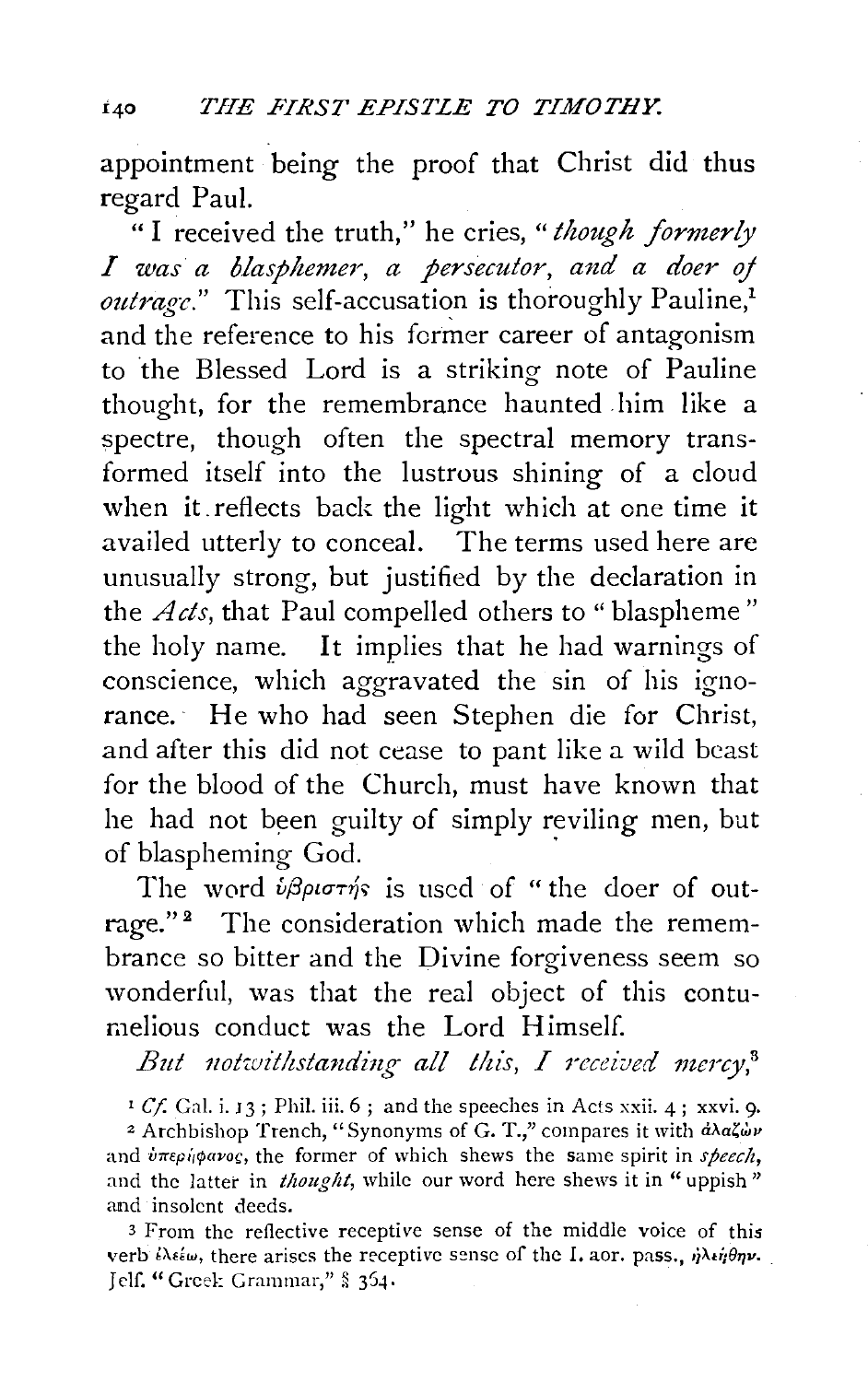## *THE FIRST EPISTLE TO TIMOTHY.* 141

*seeing that, being ignorant, 1 acted in unbelief.* :The  $\delta\tau\iota$  here does not state the ultimate cause or ground of the Divine mercy ; but it introduces a consideration which modified his guilt and prevented his conduct from being an insuperable bar to forgiveness, which it might have become if it had been as ungodly and rebellious as it seemed.

There is no decision involved here on the " merit," or predisposing " congruity" in the virtues, of those who are as yet unbelievers, but there is a burning ray of light shot upon the degree to which ignorance modifies the culpability of unbelief. . The passage does not stand alone. Christ prayed for his murderers : " Father, forgive them : they know not what they do." Elsewhere (1 Cor. ii. 7) St. Paul declares that " the princes of this world, *had they known it,* would not have crucified the Lord of glory;" and (Rom. x. 2) he says that his own loved Israel had "a zeal for God, but not according to knowledge." It is true that moral unbelief beclouds the judgment, and often obscures evidence, and hides the features of truth; and thus conduces to ignorance. Further, a certain amount of trust, of receptivity, of intellectual and moral surrender, is an antecedent to accurate knowledge; yet the higher acts of faith are dependent on lower degrees of knowledge. Man cannot be held responsible to the full for not believing that which he has never adequately understood, and there is an " ignorance " which greatly modifies the blameworthiness of "unbelief." Paul was a " blasphemer, persecutor, and doer of outrage,'' not because he hated the light : not that he was indifferent to the claims of God or to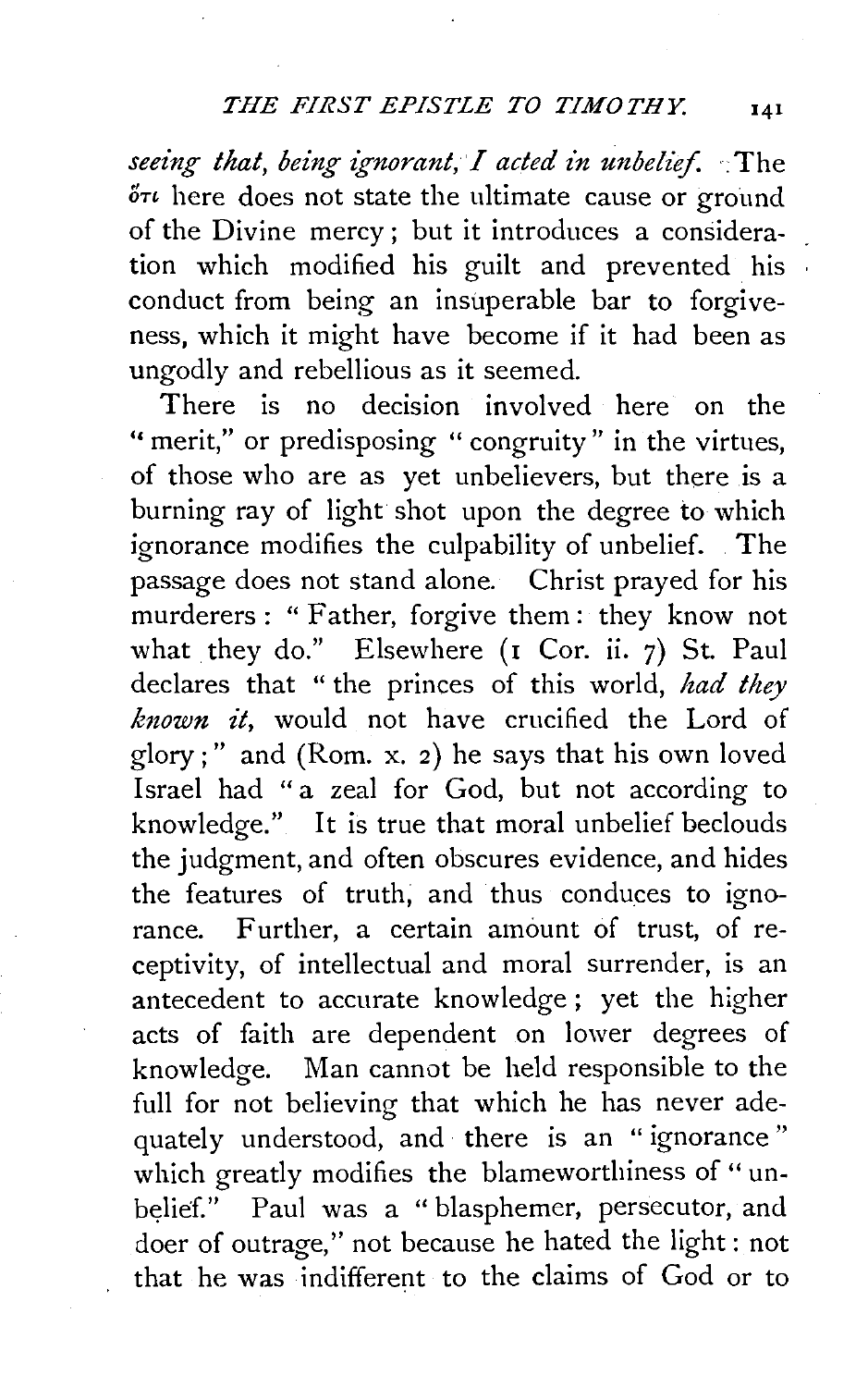the need of redemption, but because he was ignorant of the Lord whom he persecuted, and thought that he "ought to do many things contrary to the name of Jesus of Nazareth." Such ignorance may entail fearful consequences and privations of privilege, but can never be judged at the bar of conscience with the condemnation passed on the unbelief of passion, self-indulgence, or wilful rebellion. Deliberate rejection of God as God, of Divine love when it is known to be Divine love, is the sin which in its very nature is "presumptuous," and apparently irremissible. But where the mind is too ignorant, or .darkened or prejudiced to the force of evidence adequate under other circumstances, then the unbelief and practical disobedience which ensue, through the infinite mercy of God, do not exclude from hope. Thousands obtain mercy, seeing that they too act ignorantly in unbelief.

The strong and unusual word which Paul now uses, if we may judge from the force of similar verbal compounds elsewhere,<sup>1</sup> has a superlative force. Great emphasis is laid on the *superabundance,* the exceeding and boundless fulness of the grace that was lavished on him, and the preposition ( $\mu \in \mathcal{A}$ ) expresses the accompaniments,<sup>2</sup> the subjective aspect of the grace, viz., *faith and love,* whose object and sphere were *in Christ 'Jesus.* Over and above the mercy which opened his eyes to the transcendent excellence of Christ, Divine grace had awakened faith and love in his heart, and transformed the persecutor into an apostle;

 $\bullet$   $\bullet$ *περεπλεύνασε. Cf.* Rom. v. 20; viii. 37; 2 Cor. xi. 5; Phil. ii. 9. <sup>2</sup> See, for the like use  $\mu$ ra, Heb. xii. 17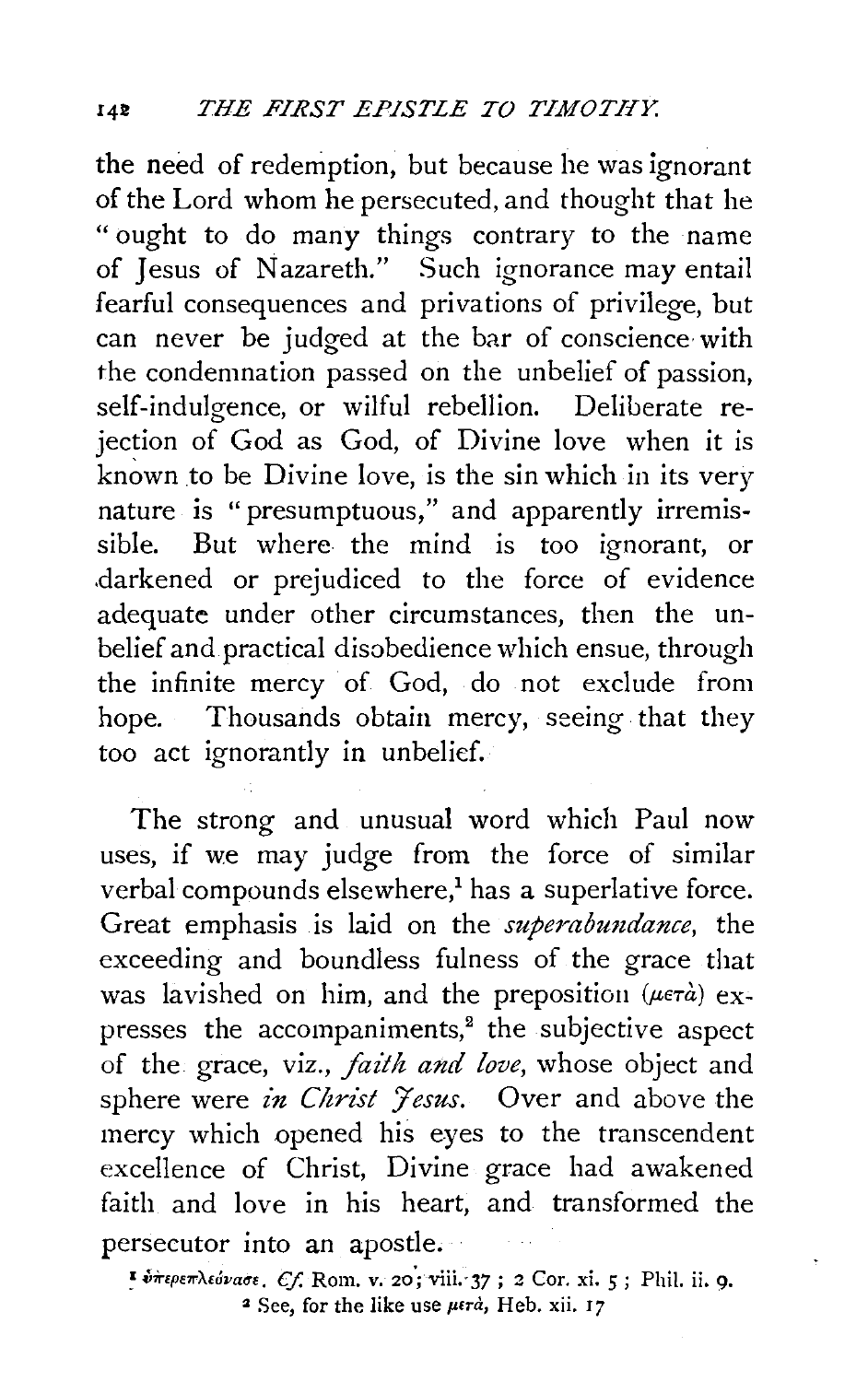Verse 15.—Then he quotes one of the "faithful sayings," one of the musical and heaven-breathed utterances, which may possibly have been. first poured forth in prophetic afflatus by himself, and which had been taken hold of as a watchword, treasured as a compendium of God's truth, passed from lip to lip, from Church to Church, and land to land, as more precious than fine gold, more sacred than sacramental food, the patrimony of the Christian Household, the regalia of the Heavenly Commonwealth.

On several occasions Paul refers to the "faithful sayings." $1$  Once he is said by Luke to have quoted certain words of the Lord Jesus Himself (Acts xx. 35) with which the Ephesian elders were presumed to be familiar. And now he appeals to a sentence, and therefore to an underlying reality of trans- . cendent interest, which he knew was " worthy of every kind of reception."<sup>2</sup> That is, that every faculty of mind, heart, and will should be put in requisition to receive this truth; that every possible way in which acquiescence and admission could ·be yielded to the truth was amply deserved. Utterly, absolutely, universally trustworthy is the saying, the 'Ao"fo<;, *that Christ Jesus came into the world to save sinners.* John would write in this same Ephesus, not long after : *"The Light which lighteth every man*  CAME *into the world."* Here, however, Paul anticipates his teaching, and deems it a " commonplace" of primitive Christian belief, that from a

<sup>1</sup> Cf. I Tim. iii. 1; iv. 9; 2 Tim. ii. 11; Tit. iii. 8.

<sup>2</sup> If the classical usage of  $\pi a$ c with the article and noun is here followed, the above translation is necessary. Wettstein. however, translates, "Certissima res est et digna quam omni studio et cupide omnes complectentur probentque."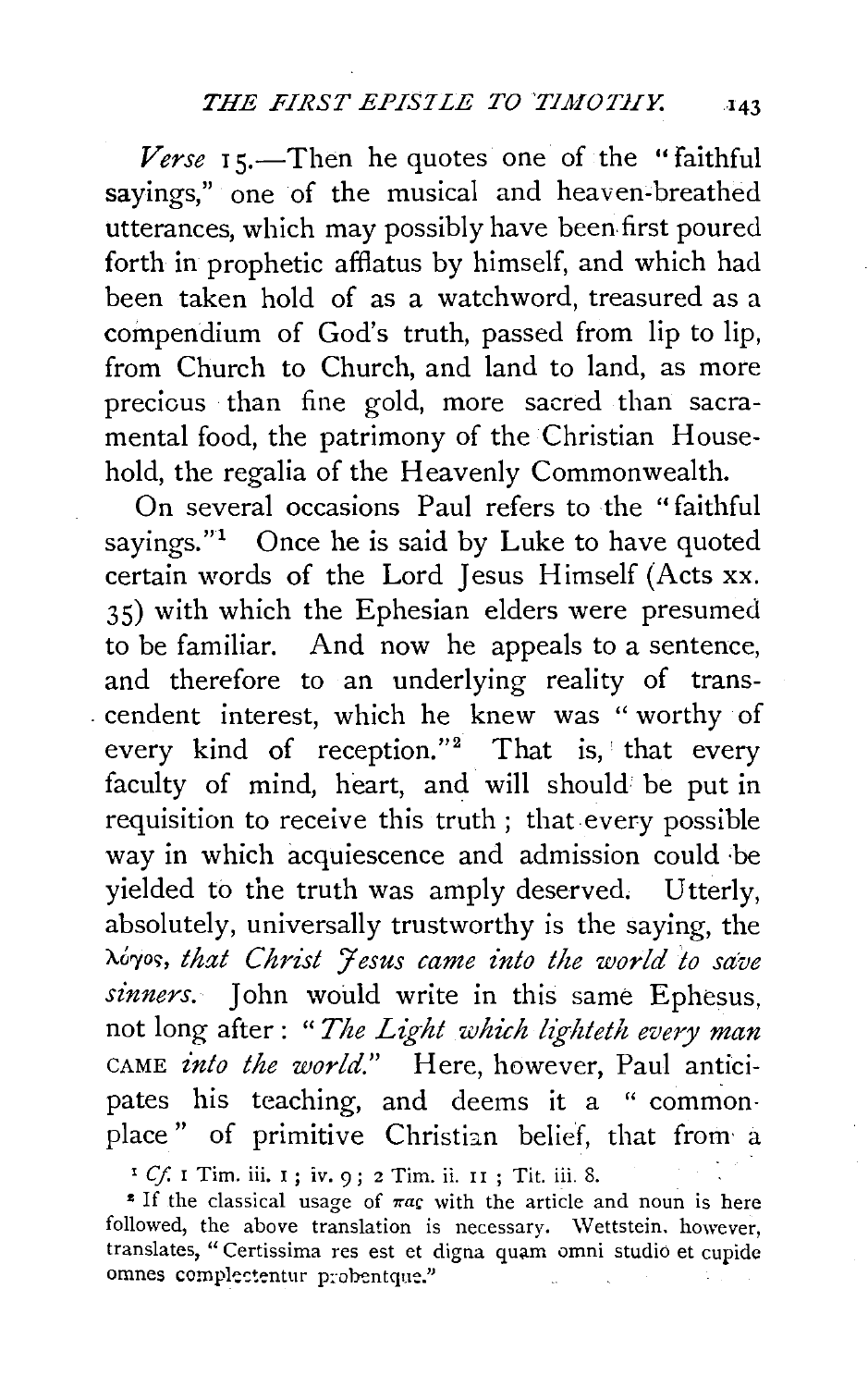pre-existent condition "Christ came into the world." The phrase may be used of ordinary birth, but it is an awkward extravagance, unless more than human parentage and earthly development were being thought of. Christ continually used language which could not fail to have suggested the same idea. He *came* not so much to rule over Israel, or to enlighten the nations, as *to save sinners.* Let it be noticed, that Paul adopts the very term already used to denote compendiously all those for whom the Law was enacted. This is the word which (Gal. ii.  $15$ ) he had used as descriptive of the Gentile outcast, of the world beyond the reach of the Old Covenant of Promise, without hope and without God. Christ Jesus came into the world to *save* these. It is but a concentrated expression of the various words of Jesus, how " the Son of man had come not to destroy but to save." What was involved in " salvation" is not stated, nor is the method of his grace. Paul assumes that "the saying" told its own story. He had personally found it the divinest truth. He even goes a step further, and says : "Of all sinners I am the chief or foremost." Numerous have been the efforts made to take from this expression the obvious meaning belonging to it. Some have declared that Paul was, or must have been, a transmigrated appearance of Adam's soul, and many of the Fathers endeavour to eviscerate the phrase of its force. It is interesting to find *Cornelius-a-Lapide* rejecting the interpretation of *A mbrose* and *Thomas A quinas,* and making the wise suggestion that " Paul knew his own sins by experience and every other man's *per*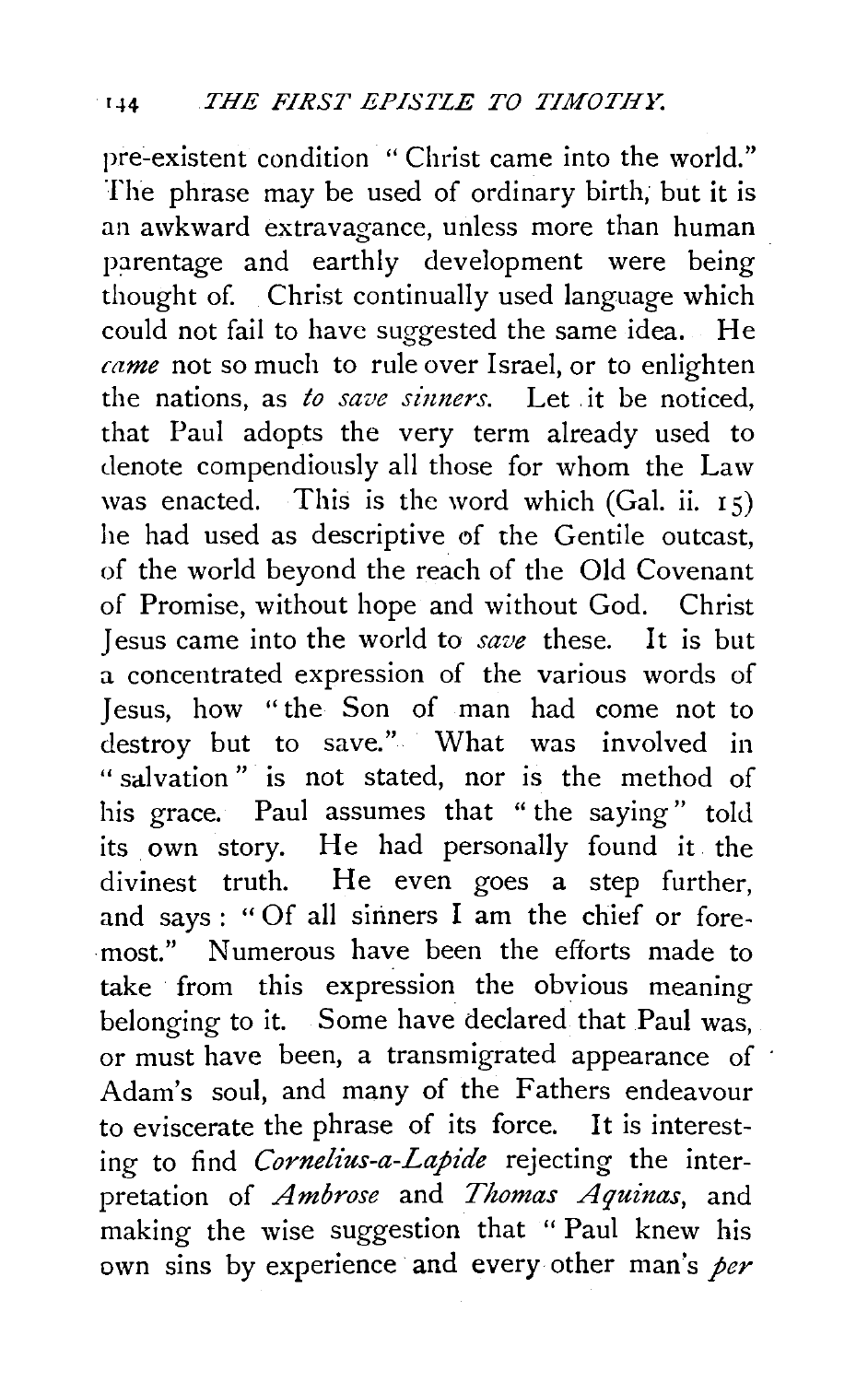*speculationem,* and they must have been to him the most aggravated of all sins." Francis of Assisi, and Bradford and John Buhyan, and many another saint of God, has confirmed the same interpretation of these memorable words. The like humility and self-knowledge which prompted Paul to say he was "not fit to be called an apostle," dictated this burning utterance : *Howbeit, for this cause, I obtained mercy, in order that-the* purpose of the Divine mercy towards him is very forcibly expressed-in *me, i.e.,* taking my whole nature as the sphere of its working, both in the depths of my being and in the whole of my destiny,—in me, the very foremost of *sinners,* not first in point of time, but chiefest in respect of conscious unworthiness, *Christ 'Jesus,*  as the great agent of Divine grace, *might illustrate for his own purposes*1 *the whole extent and contents*  of his longsuffering. The use of the article before *·* $a\pi a\sigma a\nu$  justifies this representation. "Longsuffering" (Trench) is generally used for patient and magnanimous conduct towards *persons*, while  $\hat{v}$ *rouovi* is used of the quiet endurance of circumstances, sins, or events.

The object of this display of Divine forbearance in Paul was, *with the view of producing a typical representation of those who should hereafter believe upon him unto life eternal*. The preposition ( $\pi \rho \delta s$ ) has this causal force, introducing the object or result of the action of the verb. There is a slight deviation from Pauline phraseology in the use of the word " pattern," but it was justified by the connection.

<sup>·</sup> <sup>1</sup>The word occurs eleven times in Paul's Epistle to the Hebrews in this sense. See Jelf's "Greek Grammar," section 363, for the reflexive force of the verb. VOL. II. FILM